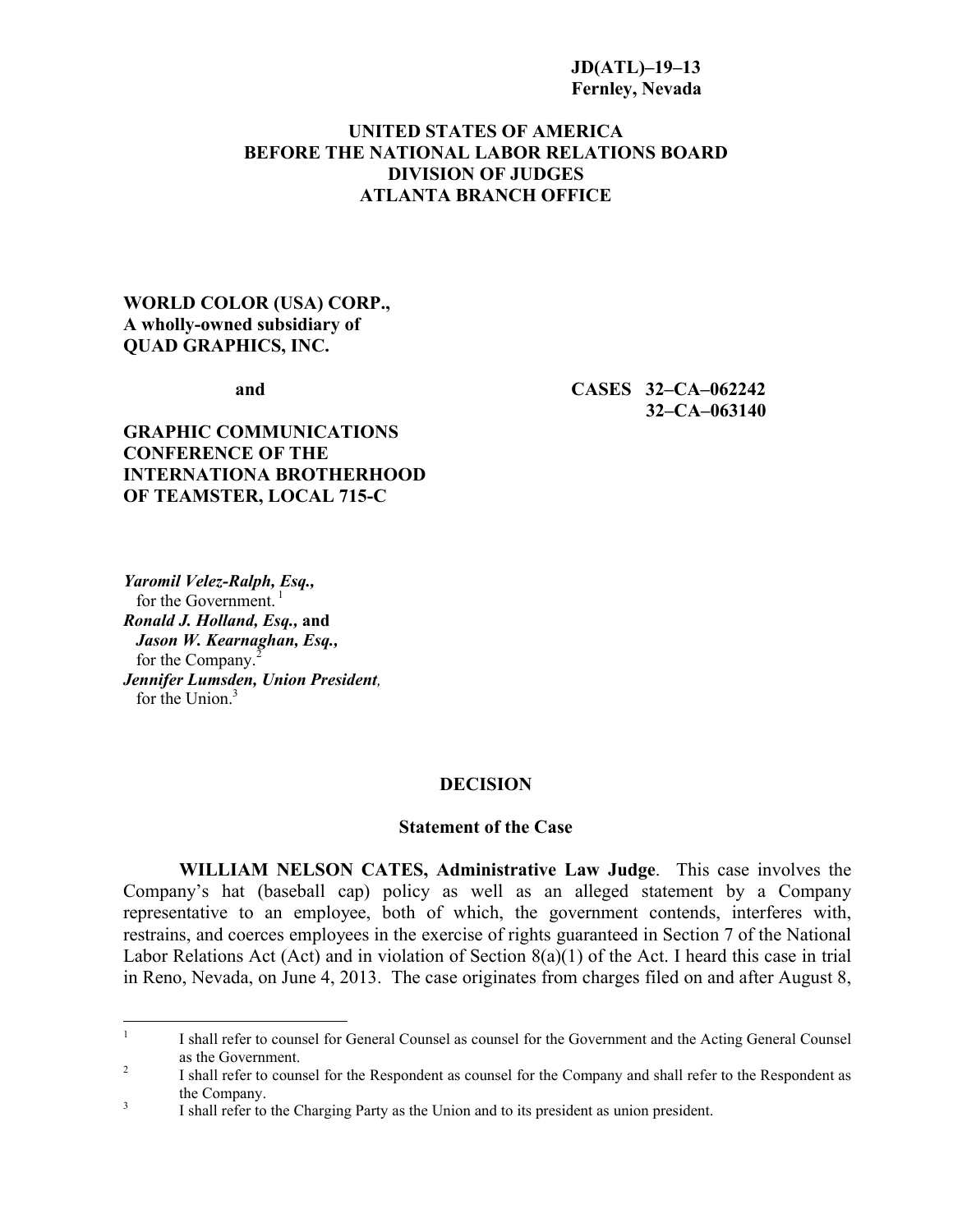2011, by Graphic Communications Conference of the International Brotherhood of Teamsters, Local 715-C (Union). The prosecution of the case was formalized on September 26, 2012, when the Regional Director for Region 32 of the National Labor Relations Board (Board), acting in the name of the Board's Acting General Counsel, issued a order consolidating cases, consolidated 5 complaint, and notice of hearing (complaint) against World Color (USA) Corp., a wholly owned subsidiary of Quad Graphics, Inc. (Company). The Company in its answer to the complaint, and at trial, contends, the alleged unlawful statement attributed to one of its supervisors turns on credibility; and, its hat policy does not interfere with employees Section 7 rights.

10 The parties were given full opportunity to participate, to introduce relevant evidence, to examine and cross examine witnesses, and to file briefs. I carefully observed the demeanor of the witnesses as they testified and I rely on those observations here. I have studied the whole record, and based on the detailed findings and analysis below, I conclude and find the Company violated the Act essentially as alleged in the complaint.

15

#### **Findings of Fact**

#### **I. JURISDICTION, SUPERVISORY/AGENCY STATUS AND LABOR ORGANIZATION**

20 The Company is a Wisconsin corporation with an office and place of Business in Fernley, Nevada, where it has been, and continues to be, engaged in the business of printing and publishing for commercial customers. During the calendar year ending December 2011, a representative period, the Company purchased and received at its Fernley, Nevada facility goods valued in excess of \$50,000 directly from points outside the State of Nevada. The parties 25 stipulated, and I find, the Company is an employer engaged in commerce within the meaning of Section 2(2), (6), and (7) of the Act.

The parties stipulated, and I find, that at times applicable here, Randy Bingham was a supervisor and agent of the Company within the meaning of Section 2(11) and (13) of the Act.

#### 30

The parties stipulated, and I find, the Union is a labor organization within the meaning of Section 2(5) of the Act.

#### 35

## **II. ALLEGED UNFAIR LABOR PRACTICES**

#### *A. Background and Related Facts*

The Company prints commercial inserts, including Parade Magazine, for many newspapers mid-week and weekend editions. Customers utilizing inserts to advertise sales for 40 their businesses include; J. C. Penny's, Kohl's, Walgreens, Office Depot, Sears, and Wal-Mart. The fall season is the busiest time of the year for the Company with clients advertising their holiday sales. For example, one of Wal-Mart's biggest insert sales advertisements is for "Black Friday," the sales day following Thanksgiving Day. In fact Wal-Mart provides security at the Company to protect its "Black Friday" advertisements from being known by its competition 45 before the release date.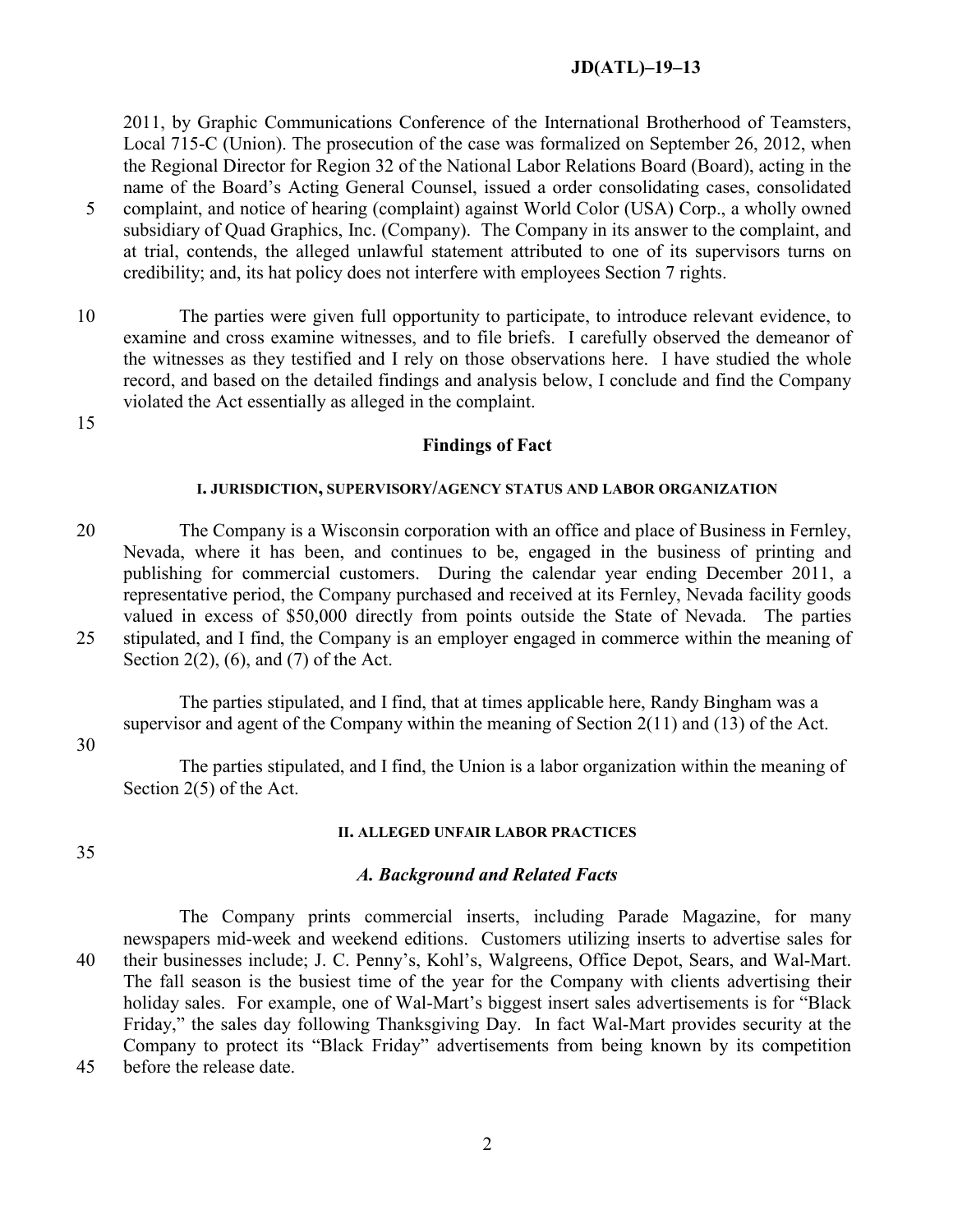In addition to Company offices at Fernley there are several departments in the facility. The departments are pre-press, pressroom, maintenance, quality control, raw storage, shipping, and receiving. The employees work 12 hour shifts rotating between day and night shifts. The pressroom department has 5 presses identified as 1or G201, 3 or G203, 4 or G204, 5A or G205, 5 and 5B or G206. The presses differ by age and capacity with press 1 being the newest and fastest and press 4 the slowest. For an extended time the Company operated all 5 presses each shift; however, the Company began to experience a downturn in business in late 2010 that brought about a reduction in force the first quarter of 2011.

- 10 Pressroom Manager Ernest Koch met in late 2010 with his 4 pressroom shift supervisors, including Shift Supervisor Bingham, along with 2 technical supervisors and 1 trainer supervisor to discuss the downturn in business. Koch told his supervisors the Company was going to lose capacity and asked them to identify their best press operators looking at their strengths and weaknesses. Koch and the supervisors reached an agreement regarding which were the best
- 15 operators on each of the shifts and for which press. Pressroom Manager Koch testified there was no mention of Facebook postings, social media, or union activities at his meeting with the pressroom shift supervisors and added the decision to shift lead press operator John Vollene, or the others, from one press to another, had nothing to do with Facebook postings, social media, or union activities. Koch testified the changes did not take place, nor were the employees notified,
- 20 in late 2010, because that was the busiest time of the year for the Company due to holiday advertisements. In late 2010 Pressroom Manager Koch said he expected the first reduction in force to take place in the first quarter of 2011 and in fact it occurred around March 2011.
- Pressroom Manager Koch testified he spoke in January 2011 with a number of lead press 25 operators who were being moved from one press to another. Koch said he personally spoke, in his office, with Vollene about his reassignment. Koch testified Vollene was not pleased about the reassignment and wanted to know why. Koch explained to Vollene he and the shift supervisors had met and decided, based on the strengths and weakness of the operators, who would be assigned to which press to maximize production. Koch said Vollene made no mention 30 of any suspicion that his Facebook postings, social media, or union activities were reasons for his reassignment. Koch testified he also spoke with other lead press operators around the same time about their reassignments, namely, Billy Cleland, Curtis Farrel, and Wayne Parris. Koch said he spoke with those whom he thought might not be pleased being reassigned. Those reassigned did not incur any reduction in pay, hours of work, or job duties. The job reassignments are not in 35 issue here. Thereafter, there was a shifting of operators from press to press involving all shifts and various operators. Operator Vollene, for example, was considered by management to be an average operator, on his shift, at a time when they needed someone to maximize productivity on its fastest press (G201) which Vollene operated. Four, of the five lead operators on Vollene's shift, were moved to different presses.

40

Vollene and Cleland both denied Koch spoke with them in January 2011 about their reassignments from one press to another.

Vollene worked for the Company in the pressroom for approximately 11 years before he 45 was laid off on March 25, 2011, as a result of a Companywide reduction in force. At applicable times here he was a lead pressman reporting to Shift Supervisor Bingham. Vollene was a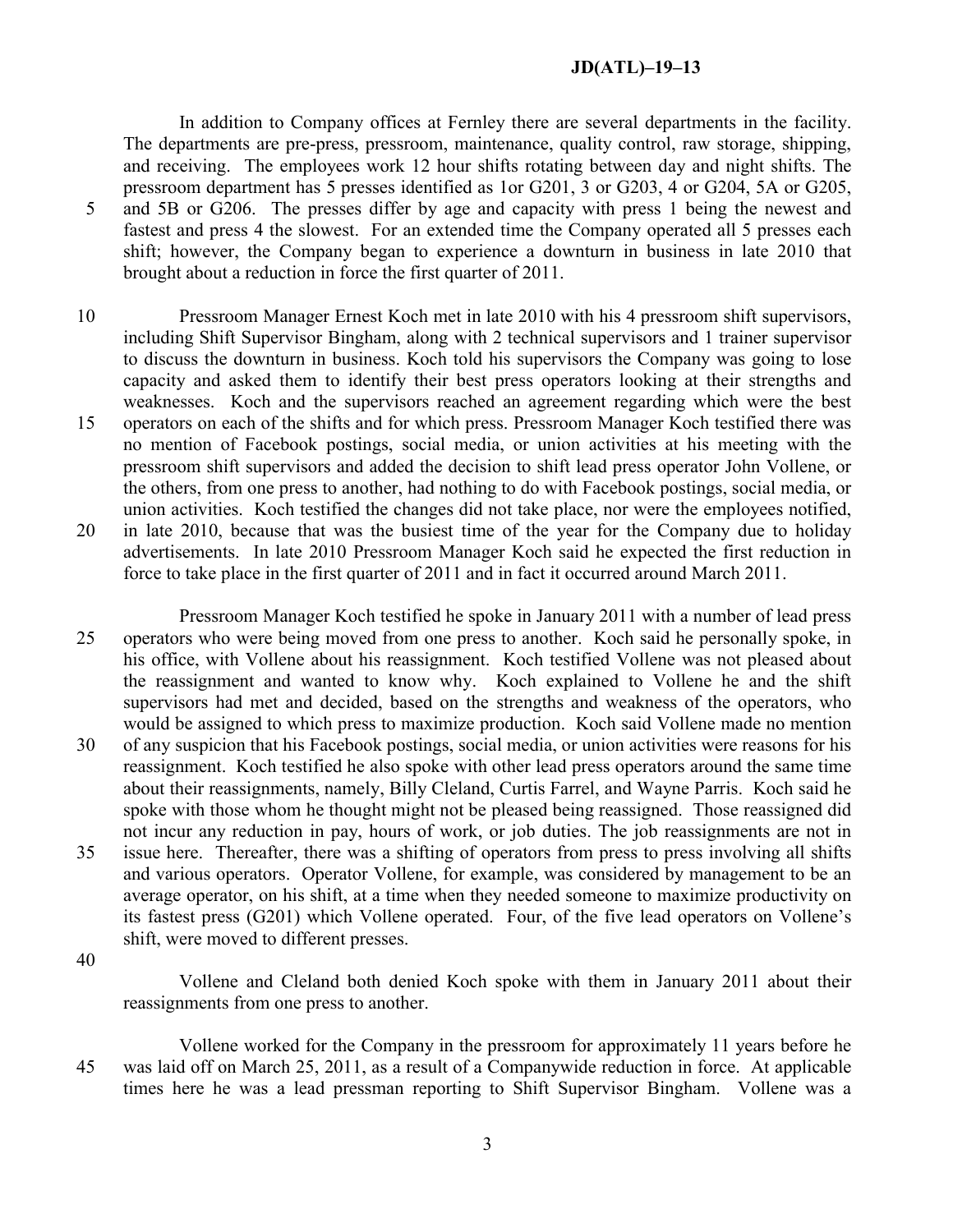member of the Union's contract negotiating committee beginning in 2007 and continuing until the Union was decertified at the Company in late 2010 or early 2011. Vollene has had an account on Facebook, a social media group, for a number of years where he posts comments, pictures, and jokes. Starting in September 2010, and continuing for 5 or 6 months, he 5 commented about the Company and Union on Facebook where his "Facebook friends," some of whom were also employees of the Company, could read and comment thereon. Vollene, and his supervisor, Bingham, were and are, Facebook friends and read each other's postings. Bingham and Vollene have been personal friends, who socialize away from work, for over a decade, and have continued their friendship to the present even though Vollene has been laid off work and

10 Bingham has left Fernley, Nevada.

## *B. The Statements of Shift Supervisor Bingham*

It is alleged at paragraph 6 of the complaint that the Company, by Shift Supervisor 15 Bingham, at its Fernley, Nevada facility, told an employee he was being moved to a new machine because of the employees' protected social media activities including comments supportive of the Union in violation of the Act.

Vollene testified that at work on February 18, 2011, Shift Supervisor Bingham called a 20 meeting in his office of all lead pressmen on his shift. Those present in addition to Vollene were lead pressmen Rich Garza, Steve Schaffer, Billy Cleland, and Jeff Livingston. Bingham covered what was being done at the time in the pressroom and said something was coming up that he would tell them about later. Vollene said they "pushed" Bingham to tell them then what was coming down, and, with some "coaxing" Bingham said each of them, except Livingston, would 25 be reassigned to different presses. Vollene said they were all upset about being reassigned. Vollene explained he was upset, with his feeling hurt, because "press 1 had been [his] home for the last five years. I had my crew . . . you get set in your ways" and added each piece of machinery had its own "quirks and bugs" and reacted differently. Vollene testified the lead pressman then notified their crew members of the upcoming changes.

30

Vollene testified that over the next couple of days he repeatedly asked Bingham why the changes. Vollene told Bingham he did not understand the situation that he had much more experience on press 1 than the others and added the majority of the time he never came in last in production. Vollene told Bingham he had always produced a good product and reminded 35 Bingham he only had one complaint about his work in 5 years. Vollene advised Bingham he thought the changes were "from the standpoint of production and flow . . . throwing a big wrench in the . . . pressroom." Vollene testified, he, while on nightshift, again raised his concerns with Bingham alone in Bingham's office. Vollene made his case to Bingham he was a good press operator and did not understand the reassignment situation. Vollene testified:

40

. . . . he told me it wasn't always about production that—he said that the management knew about my posts on Facebook. He—he asked me a question. He said don't you think that they know about what you posted on Facebook.

45 Vollene said he was upset with himself and told Bingham, "I should've known better in listening to rumors. I didn't know that—I didn't realize that Quad was that type of employer;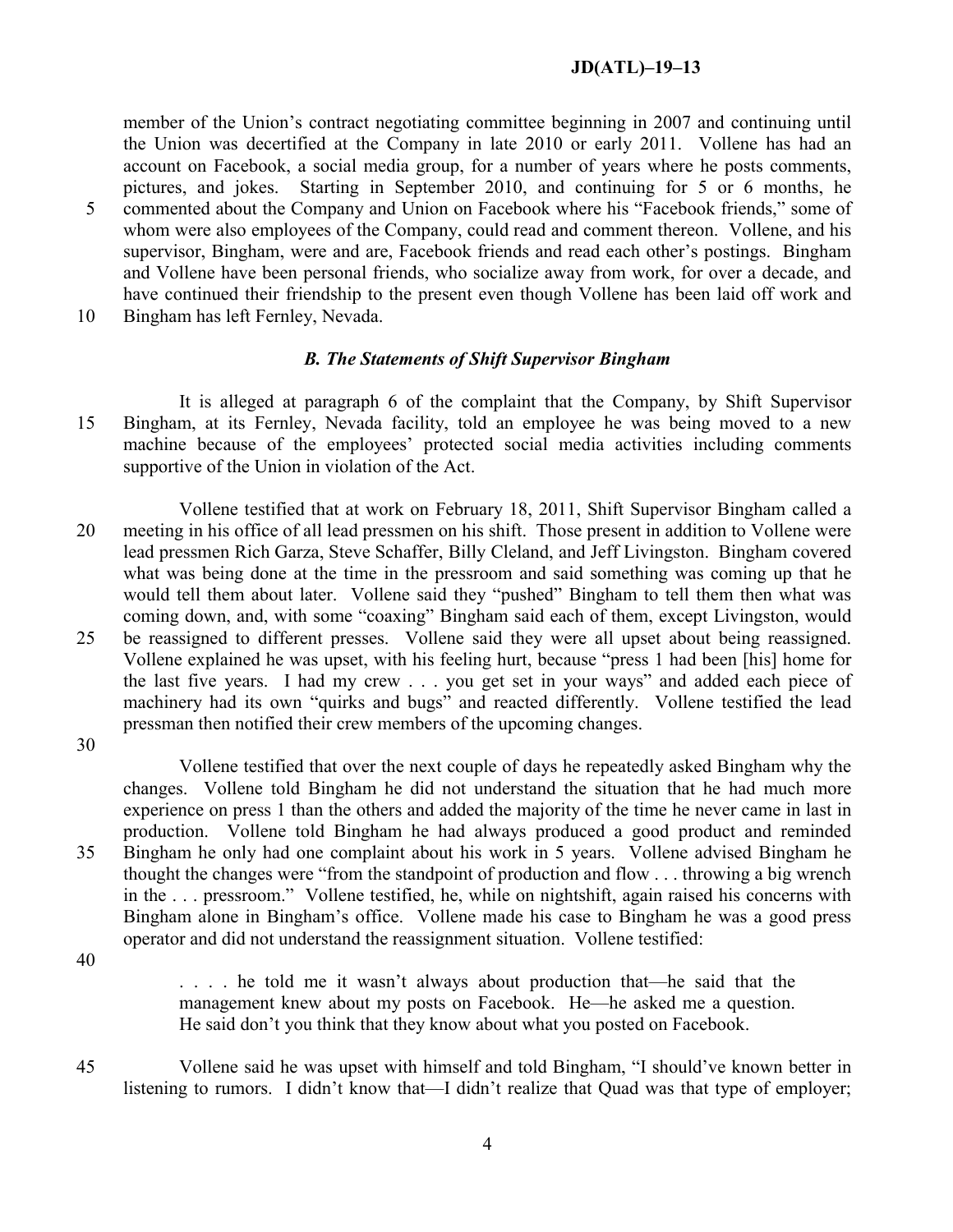that I wasn't allowed to have an outside life, and basically my freedom to say what I wanted when I was off the clock." Vollene said he did not discuss it with Bingham again, because it was "pretty much a dead subject," and, he knew the reassignments were coming.

- 5 Shift Supervisor Bingham did not recall any mention of Facebook at the meeting of shift supervisors he attended with Pressroom Manager Koch in late 2010. Bingham said Vollene, as well as the other lead pressmen, were reassigned from press to press as a result of a joint decision by the shift supervisors and had nothing to do with Facebook, social media, or the Union. Bingham did not recall telling Vollene he was being moved because of his Facebook or social 10 media activities. Shift Supervisor Bingham did not recall telling Vollene management knew about Vollene's Facebook activities or of having a conversation with Vollene at which he told him management knew about his social media posts. Bingham also did not recall telling Vollene management was aware of his union activities. Bingham; however, acknowledged he was friends on Facebook with Vollene and could see whatever Vollene posted on Facebook. 15 Bingham acknowledged reading Vollene's Facebook postings about the Company including comments critical of the Company. Bingham's pretrial affidavit, given to the Board, also reflects, "It is—possible that I may have talked to employees about disparaging or other remarks about the employer on Facebook, but I do not recall any such conversation."
- 20 Certain credibility resolutions are helpful in deciding the issue here; however, a resolution regarding what, if anything, was said between Vollene and pressroom shift supervisor Bingham on, or about, February 19 or 20, 2011, is essential.

I found Vollene and Cleland to be credible witnesses, who as they testified, persuaded 25 me, by their demeanor, they were attempting to do so truthfully

First, I am persuaded there is no evidence that the subject of Facebook, social media, or the Union was discussed at the meeting between Koch and his pressroom shift supervisors when he discussed with them the downturn of business that led to the realignment of the lead press 30 operator's assignments. Second, I credit Vollene's and Cleland's testimony that Pressroom Manager Koch did not tell them in January 2011 they were going to be reassigned from one press to another, and; that the reassignments would be effective in the first quarter of 2011. Certain observations strengthen my conclusion Vollene and Cleland testified truthful regarding Koch not speaking with them in January 2011. For example, the lead pressman, at their meeting 35 with pressroom shift supervisor Bingham on February 18, 2011, had to "coax" and "push" Bingham to tell them what was going to happen to them later on. If Pressroom Manager Koch had already told, at least some of the lead pressmen in January 2011, they were going to be

- reassigned to different presses, I am persuaded Bingham would not have been so reluctant to talk about or tell them something most of them already knew. Additionally, it appears Koch wanted 40 his shift supervisors input about their lead pressmen's reassignments and it follows Koch would have wanted that information regarding the changes to be announced to the lead press operators by their shift supervisors.
- I am also persuaded Vollene testified truthfully regarding pressroom shift supervisor 45 Bingham's conversation with him one or 2 days after their February 18, 2011 meeting in Bingham's office. Bingham had a lapse of memory with respect to his conversation with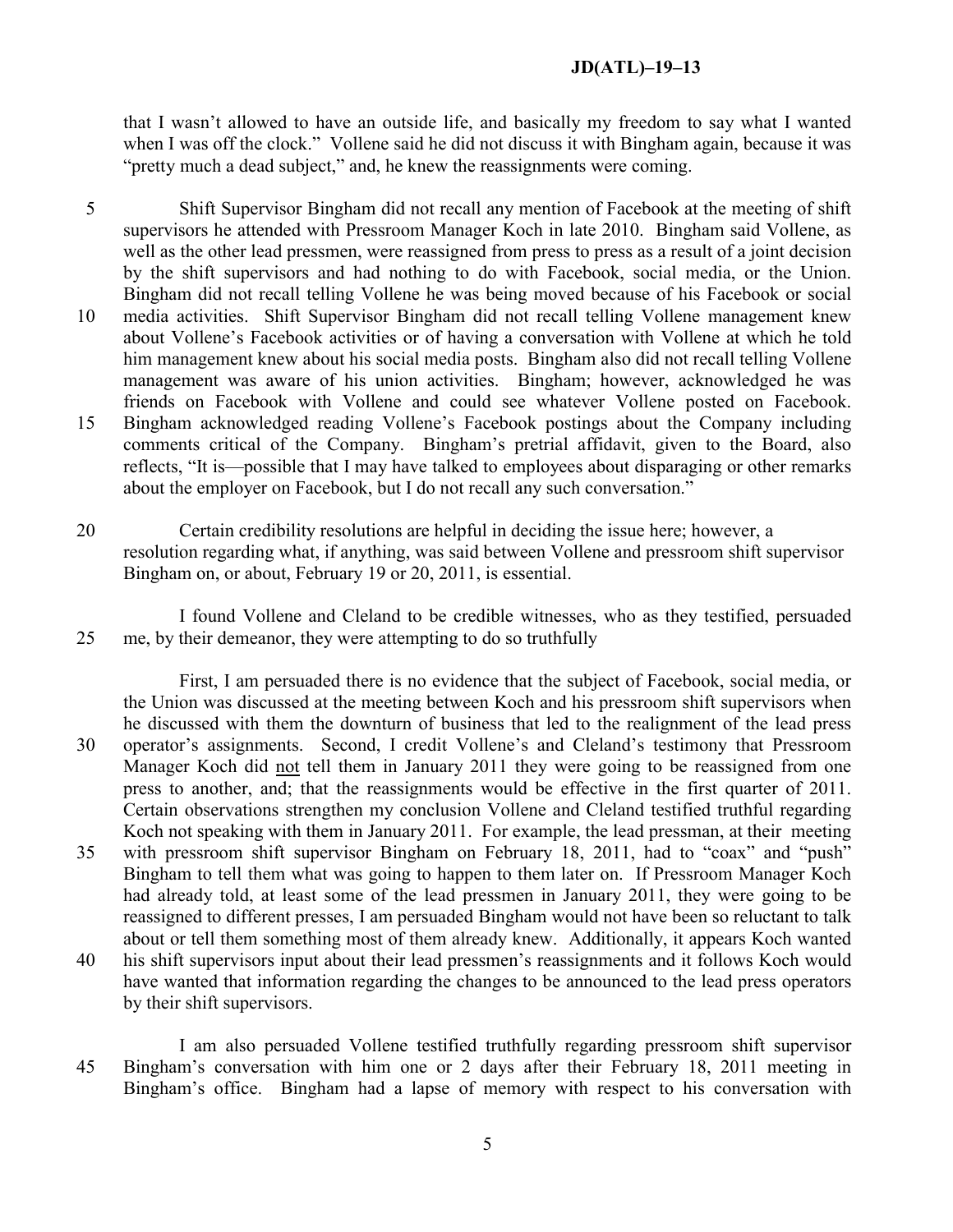Vollene. Bingham stated he did not recall telling Vollene he was being moved from one press to another because of his Facebook or social media activities. Bingham impressed me as being unable or unwilling to recall certain aspects of his conversation with Vollene. I am persuaded Bingham was unwilling to fully recall the discussions of that evening. In his pretrial affidavit,

- 5 given to the government, Bingham, at the time of the affidavit, even acknowledged he may have talked to other employees about disparaging remarks regarding the Company on Facebook, and; Bingham certainly knew about Vollene's critical Facebook postings related to the Company. These additional factors support Vollene's testimony he was told his postings on Facebook impacted his reassignment to a different press in the pressroom. The fact that Facebook or social 10 media was not raised or discussed at Pressroom Manager Koch's meeting with his shift
- supervisors does not require a different result than I find here, that Vollene testified truthfully.

I note the test in determining whether an employer's statements constitutes retaliation or other negative consequences for employees' engaging in protected activity is whether the 15 remark(s) may reasonably be said to have a tendency to interfere with the free exercise of employees rights under the Act and does not turn on the motivation for the remark(s). When applying this standard, the Board considers the totality of the relevant circumstances. *Sawgrass Auto Mall* 353 NLRB 436, 437, 444 (2008).

- 20 When Pressroom Shift Supervisor Bingham told Vollene, as I find he did, that his reassignment from press 1 to press 4 wasn't always about production, that the Company knew about his Facebook postings; Vollene could reasonably believe his reassignment was in retaliation for his protected activity and that other negative consequences could follow. Bingham had already told Vollene the reassignments were determined and decided upon by higher 25 management and alerted Vollene with a rhetorical question that higher management knew of his
- Facebook postings which were unfavorable of the Company. If Bingham thought Vollene, incorrectly interpreted what he told him, Bingham could have set the matter straight when Vollene told Bingham he did not think the Company was that kind of an employer that would not allow him the freedom of expressing himself on Facebook when he was "off the clock." There is
- 30 no evidence Bingham responded in any manner to Vollene's parting remarks that evening. I find Bingham's comments interfered with, restrained, and coerced Vollene in the exercise of rights guaranteed him in Section 7 of the Act and in violation of Section 8(a)(1) of the Act as alleged in the complaint.
- 

## 35 *C. The Hat (Baseball Cap) Policy*

It is alleged at paragraph 7 of the complaint, as amended, that since about April 26, 2011, the Company maintained in effect at its Fernley, Nevada facility, a set of "Employee Guidelines for U.S. Employees," which included the following rule and/or safety policy, the violation of 40 which subjects employees to corrective action up to and including immediate discharge.

> ". . . Baseball caps are prohibited except for Quad/Graphics baseball caps worn with the bill facing forward . . . [Corporate Safety Program," Policy No. 24]

45 The parties do not dispute the Company maintains in effect a set of "Employee Guidelines for U.S. Employees" (Guidelines) a copy of which is given to all employees. The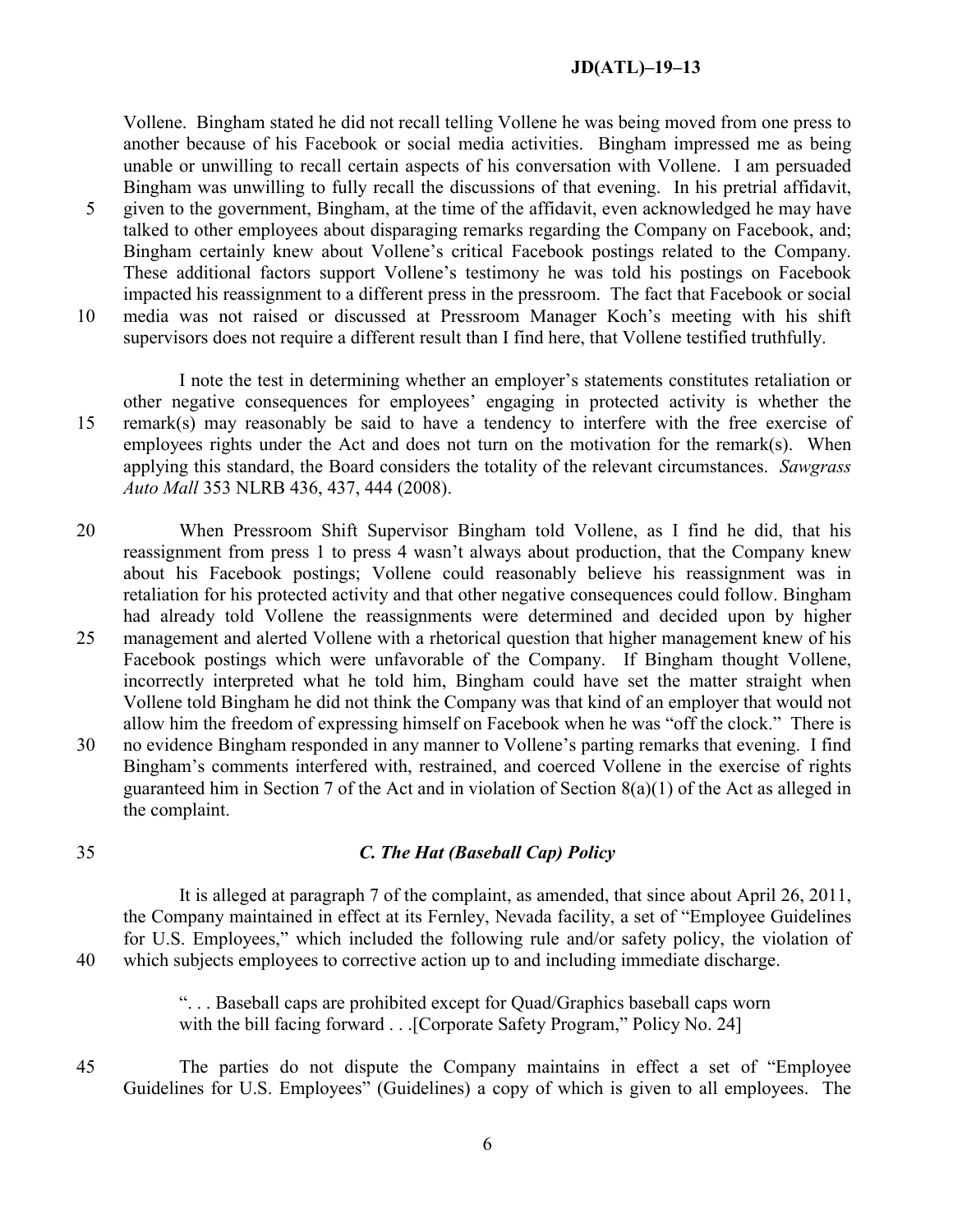partial rule set forth in the complaint is taken from Guidelines section 3; "Protecting Our Employees and Our Facilities" bulletin 24 which in is entirety reads:

All hair hanging past the bottom of the collar must be secured to the head while in 5 the production areas. If hair does not hang past the collar but could potentially get caught in our equipment, it must be secured to the head with a hairnet or by other means. Baseball caps are prohibited except for Quad/Graphics baseball caps worn with the bill facing forward. Ponytails are strictly prohibited. Facial hair longer than the base of the neck must be secured.

10

During the time the Company was operated as World Color, from at least 2000 until approximately 2007, it had a dress code policy that required employees to wear uniform type "Dickie" brand shirts and pants provided by the Company. There was no hat policy at that time. Around the beginning of 2007, after the Union became the certified bargaining representative for 15 hourly employees' at the Company, the dress policy changed, uniforms became optional, employees could wear the previous shirt and pant combination or just jeans and T-shirt. There was no hat policy during that time. However, the employees could choose, or decline, to wear baseball type caps; but, offensive language, such as profanity, was prohibited on the hats. After the Union was decertified in late 2010 or early 2011, a dress code was established. Quad 20 Graphics took over the Company, in mid-2010, and established a dress code requiring employees to wear Company provided uniforms. The new navy blue polyester uniforms consist of a shirt with the employees' name and Company logo and pants. A new hat policy, separate from the dress code, was announced, whereby employees could, if they chose, wear a hat at work, but, it had to be a baseball type hat with the Company's logo, and the bill worn forward, and had to be 25 purchased by the employees from eight styles established by the Company and available through the Company's intranet system at the employees' expense.

Vollene testified he wore a baseball type hat at work before Quad/Graphics took over the Company. Vollene explained he wore his baseball cap to keep paper dust and grease out of his 30 hair and he wore the bill facing backwards for safety reasons in that it permitted him a "broader view" of his field of work. Vollene said the only restriction on baseball type hats, prior to Quad/Graphics, was no profanity on the hats. Vollene testified the employees learned of the new uniform policy, as well as other changes, by Quad/Graphics in early 2011. He explained the plant and other managers explained the new or changed rules at small group meetings. Vollene 35 testified; "it was brought up in a couple meetings as managers learned. I mean they were just as blind going into the merger as everybody else was, I mean they didn't know anything really about Quad/Graphics. So as they learned they kind-of . . . [learned by] the trickle down effect." Vollene testified he and other employees were provided a copy of "Employees Guidelines for U.S. Employees" which he described; "I guess you would call it their code of conduct, and rules

40 and regulations for the plant." Vollene testified the new hat policy in the Guidelines was explained to he and others at small group meetings with the plant manager. They were told they could only wear a hat from those approved by the Company with the Company logo and the hat bill had to face forward. Vollene said employees could only order the hats from the Company. Vollene said the new hat policy was not implemented before he was laid off.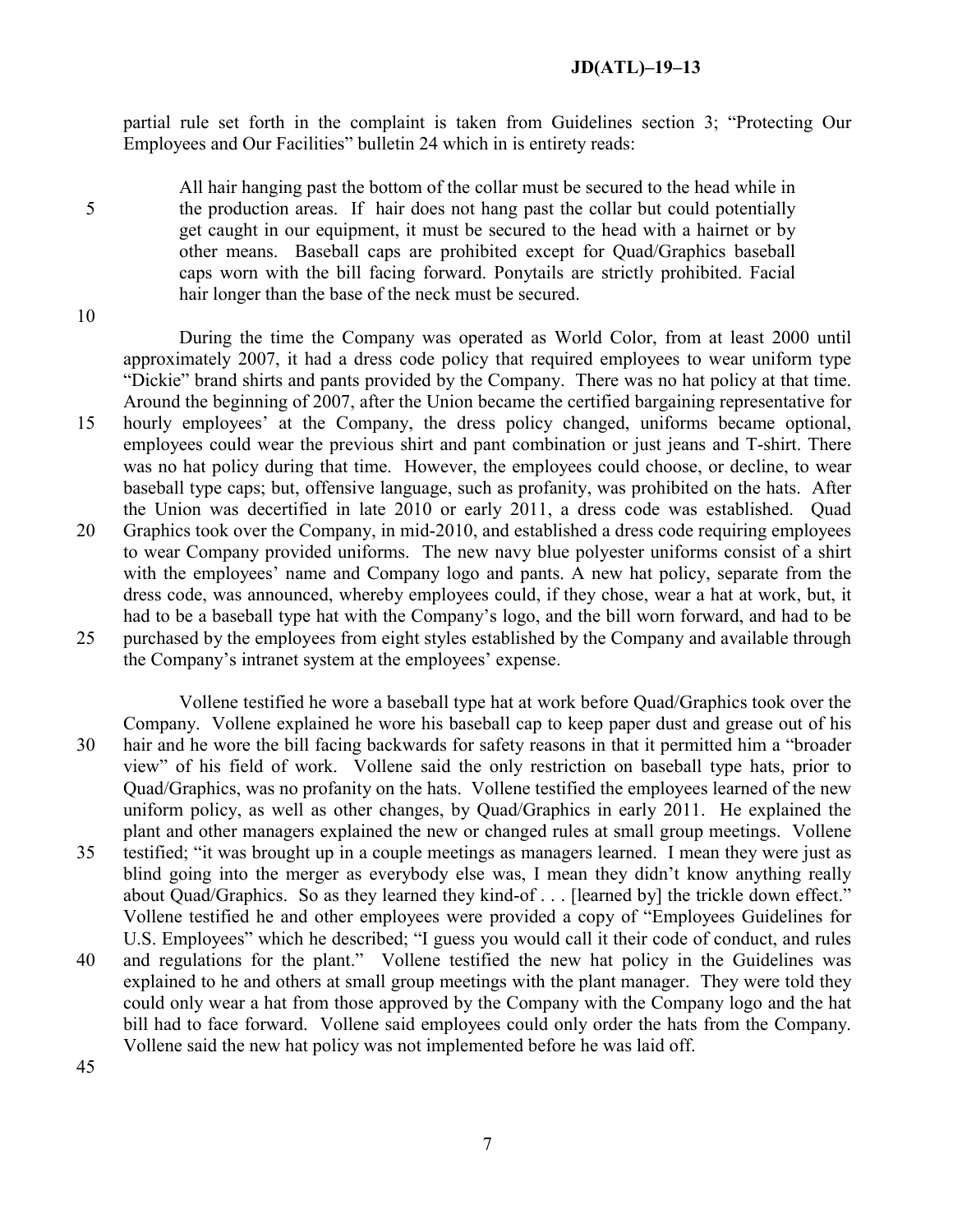Vollene testified some customers had visited the facility, explaining, Sears did so once a year. Vollene stated that when customers did visit they mostly stayed in the quality control office and explained he never had any interaction with customers. Vollene stated that the only way he even knew Sears visited the facility was the Company hung a banner in front of the 5 facility that welcomed "Sears our biggest customer, or something to that effect." Vollene could not remember any customer visiting the facility from the time Quad/Graphics took over the Fernley facility until his employment ended with the Company. Lead press operator, Cleland testified he had never seen a customer at the facility. Vollene and Cleland both stated Wal-Mart provided extra security guards at the facility before Black Friday while Wal-Mart's inserts were

10 being printed.

Vollene testified he only knew of one incident that might be considered criminal activity at the facility. The incident involved someone dropping, what he guessed was a bag of drugs, on the premises. The local sheriff was called and that was pretty much all that happened. Vollene 15 placed the incident as years ago well before Quad/Graphic acquired the facility. Vollene was not aware of any gang activity at the facility. Vollene and Lead Press Operator Cleland knew of no fights or disagreements at the facility that required police intervention. Cleland recalled two incidents of criminal behavior at the facility, one in 2001 when some cars in the parking lot were broken into and another when some copper was stolen in 2010.

20

Employee Phillip Decker testified he was not aware of any gang or criminal activity that required police action at the facility during his employment that started in 2000. Additionally, Decker never witnessed any customer visits to the facility.

25 Company vice president of human resources Nancy Ott testified she is responsible for vision, oversight, and strategy for company policies for all eight human resources operational areas of the Company including the facility in Fernley. Ott said all Company policies are set forth in the "Employee Guideline for U.S. Employees" and was most recent updated January 2011. Ott testified she was involved in drafting the Company's hat policy. Two departments or 30 teams, in addition to the human resources department, were involved in the drafting, namely, the security team and the safety team. The Company started contemplating a hat policy in mid-2010. Ott explained the safety concerns centered around the hat being capable of securing the employees hair to their head to avoid being caught in the higher speed presses in the press room. Ott stated the security concerns centered around "gang insignia and symbolism" and that the bill 35 face forward so as not to signify any gang type activity. She said security was also concerned that the color of the hats not signify gang activity. Ott testified, the Company also "wanted to make sure the hat aligned with the uniform policy from a presentation standpoint." Ott stated wearing a hat is not a requirement of the uniform policy, nor a required piece of safety equipment, but rather an optional piece of clothing within the uniform policy. Ott said the hat 40 policy was not rolled out until after the results of the decertification election became final. She placed the roll out as taking place in February 2011.

Ott acknowledged, on cross-examination, that the Company hats had no specific safety features built in, nor was she aware of any special requirements placed on the vendor that 45 provided the hats except as to color and the Company logo.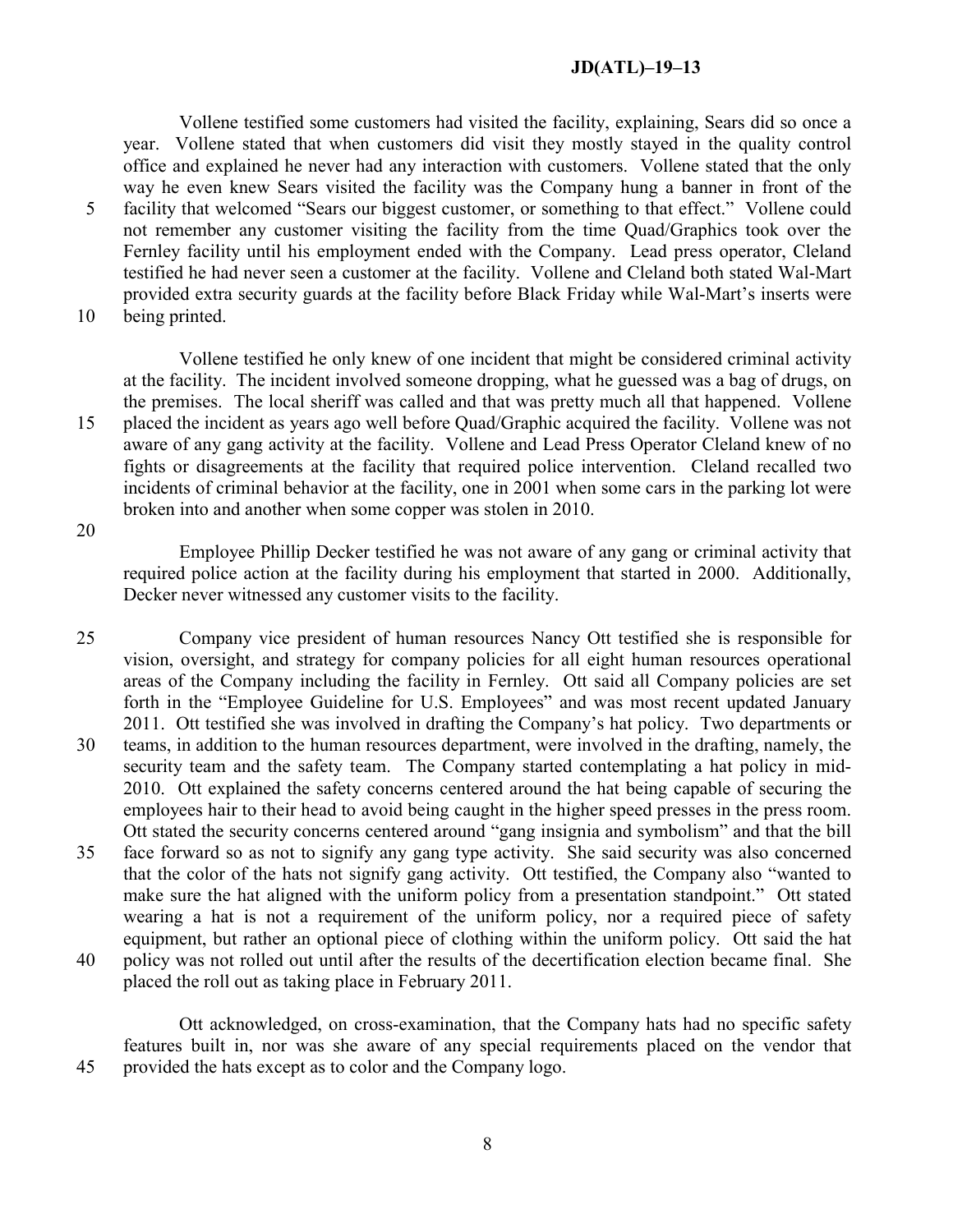Ott was not aware of any gang activity at the Fernley facility nor was she aware of gang insignia and/or symbolism concerns applicable to the Fernley facility. Ott was not aware of any particular facility where the Company had a gang insignia and/or symbolism problem. Ott also stated she was not aware of any disagreements or fights between employees at Fernley that 5 required police intervention.

Section 7 of the Act grants employees the right to engage in concerted activities for the purpose of collective bargaining or other mutual aid or protection. In *Republic Aviation Corp. v. NLRB* 324 U.S. 793 (1945), the Supreme Court upheld the right of employees to wear union 10 insignia at work. Stated differently the Board, with court approval, has long held that in the absence of special circumstances employees have a Section 7 right under the Act to wear insignia referring to unions or other matters pertaining to working conditions for the purpose of mutual aid or protection. See e.g. *Goodyear Tire & Rubber Co.,* 357 NLRB No. 38 slip op. at 5 (2011). An employer may prohibit the wearing of union insignia by its employees if, and only if, 15 the employer can demonstrate substantial evidence of special circumstances that would outweigh the employees' rights protected by Section 7 of the Act. As noted in *Goodyear Tire & Rubber Co*., supra at slip op. 5:

Special circumstances can include violence, interference with training or 20 production, or threats thereof, the instigation of disciplinary misconduct, disparaging the employer's products and/or services, interference with safety or unreasonable interferences with the image the employer desires for its employees to project to its customers or suppliers. See e.g. *Escanaba Paper Co.,* 314 NLRB 732 at 732–735 (1994). The employer bears the burden of proving special 25 circumstances. *W. San Dirgo,* 348 NLRB 372, 373 (2006). The special circumstances exception is; however, narrow and "a rule that curtails an employee's right to wear union insignia at work is presumptively invalid." *E & L Transport Co,* 331 NLRB 630 fn. 3 (2000). General, speculative, isolated or evidence of potential disruption to an employer's operations does not amount to 30 special circumstances. *Boise Cascade Corp.,* 300 NLRB at 82.

Customer exposure to union insignia, standing alone, is not a special circumstances which permits an employer to prohibit display of such insignia by employees. *United Parcel Service,* 312 NLRB 596, 597 (1993), citing *Nordstrom, Inc*., 264 NLRB 698, 701–702 (1982). 35 However, as Judge Clifford H. Anderson outlined in *Nordstrom*, supra, the court in *NLRB v Harrah's Club,* 337 F.2d 177 (9th Cir.), created an additional "special consideration" when it held that an employer may prohibit the wearing of union insignia in order to maintain a certain type of employee image in the public eye. Judge Anderson also noted the Board has accepted this factor as a "special consideration."

40

The entire circumstances of a particular situation must be examined to balance the potentially conflicting interests of employees' right to display union insignia, in this case on hats worn at the Company, and, the Company's right to limit or prohibit such wearing of union insignia.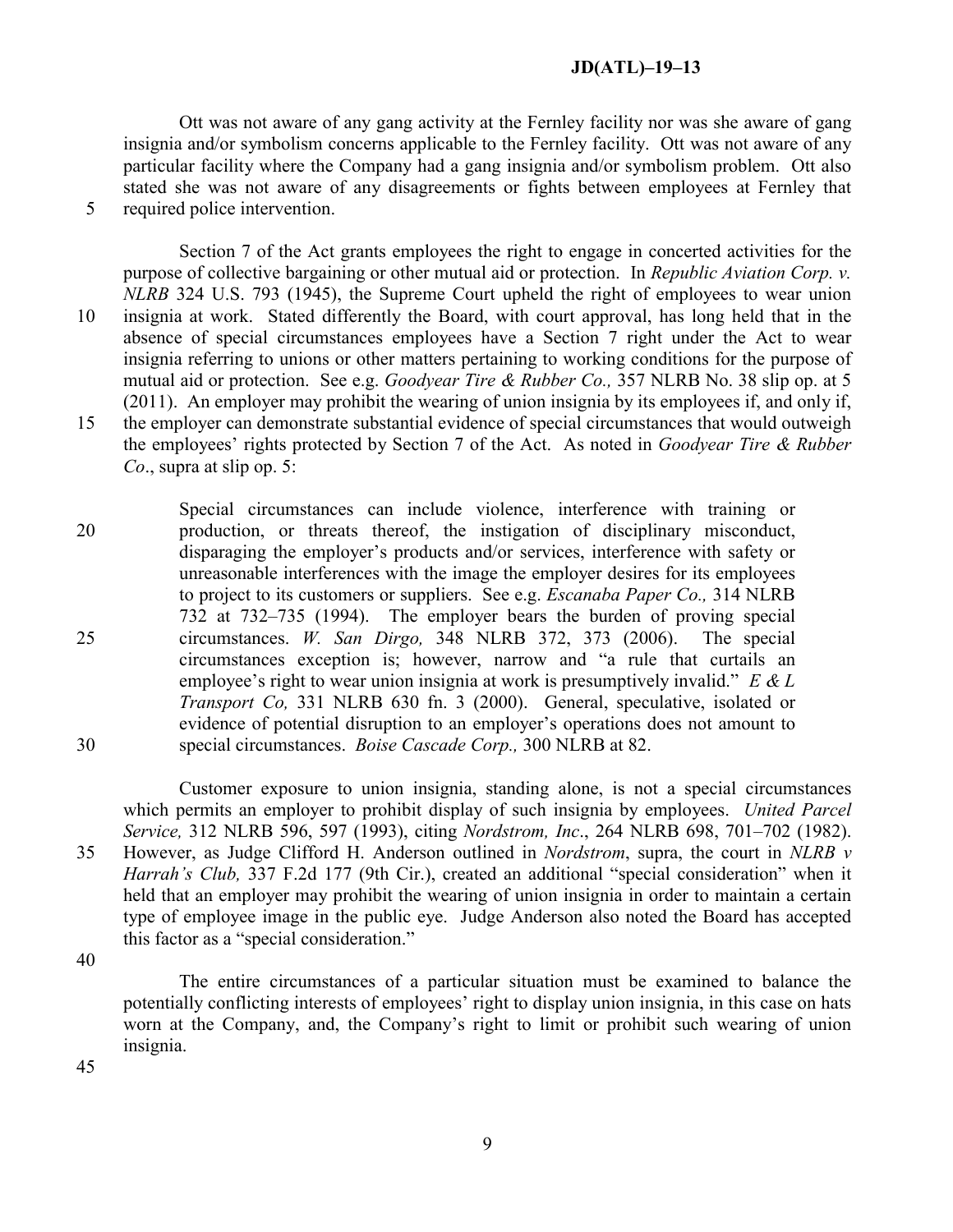To the extent it is necessary I find the uniform and hat policies are two separate distinct policies. I am fully persuaded the hat policy is not part of the uniform policy. The hat policy is set forth in the "Employee Guidelines For U.S. Employees" under "Protecting Our Employees and Our Facilities" safety policy number 24, whereas, the dress code is set forth under 5 "Quad/Graphics' Expectations" as "uniforms." The hat policy was formulated by the safety, security and human resources departments with emphasis on safety such as securing an employees hair safely to the employees head, as well as, security concerns regarding gang insignia and symbolism specifically with the color of the hats and the direction of the bills. All of this persuades me the hat policy was not a part of the dress code or simply an attempt to make 10 the hats aligned with the uniform policy from a presentation viewpoint. If the hat policy was just to make the optional hat color coordinated with the uniforms then the hat policy would have been made a part of the dress code and placed with the dress code in the "Employee Guidelines For U.S. Employees."

15 The facts, for this portion of the case, essentially are not in dispute. The Company's hat policy forbids ". . . baseball caps . . . except for Quad/Graphics baseball caps worn with the bill facing forward." Only the Company logo may be worn on the hats which must be ordered from the Company. I find the Company's hat policy forbids or prohibits employees from displaying union logos, or for that matter other protected messages, on their hats, if they chose to wear hats, 20 thereby restricting employees from engaging in activity protected by the Act.

Did the Company present evidence of special circumstances that would allow it to limit or prohibit its employees from displaying union insignia on the hats? I am fully persuaded it did not.

25

The Company asserts it established its hat policy, based in part, as stated by Company vice president of human resources Ott, on safety concerns. However, she acknowledged no specific safety features were built into the Company logo baseball hats nor was she aware of any special requirements placed on the vendor that provided the baseball hats except as to the color 30 and placement of the Company's logo on the hats.

The Company failed to present evidence that permitting its employees to wear union logo baseball type hats would likely jeopardize its employees safety. There is no evidence that a baseball hat, with a union logo, would not secure employees' hair to their heads preventing the 35 hair from being caught in the high speed presses in the pressroom.

The Company established its hat policy, in part, according to Ott, on security concerns related to gang activity. However, vice president of human resources Ott acknowledged she was not aware of any gang activity or gang symbolism concerns at the Fernley facility nor was she 40 aware of where the Company had a gang insignia and/or symbolism problem. Pressman Decker credibly testified he was not aware of any gang activity at the Fernley facility during his employment starting in 2000. Lead Pressman Cleland was also unaware of any gang activity at the Fernley facility since he started working for the Company in 2001.

45 Vice president of human resource Ott stated the Company implemented the hat policy, in part, because it wanted its hat policy to be aligned with its uniform policy from a "presentation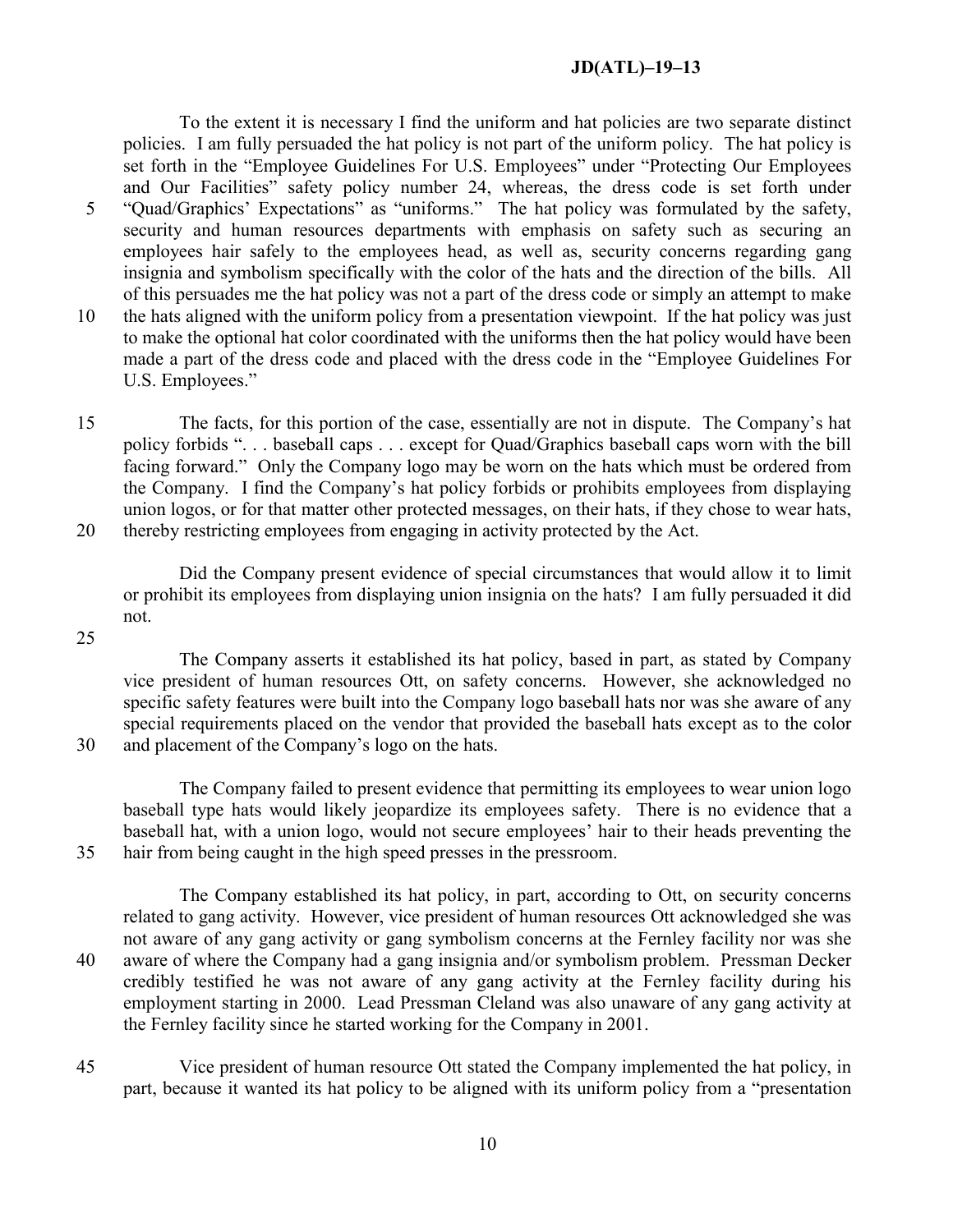standpoint." The record does not establish any employee interaction with customers. Lead pressman Vollene identified a number of customers of the Company but said he had no interaction with any customers. Vollene explained customers mostly stayed in the quality control office. Vollene explained a customer, Sears, visited the facility and the only way he 5 knew Sears was there, the Company "hung a big banner up in front of the building that said, Welcome Sears our biggest customer, or something to that effect." Lead Press Operator Cleland and Pressman Decker credibly testified they never saw any customers at the facility. While Walmart had security guards at the facility around its "Black Friday" sales day such were not customers of the Company. The record is void of any real interactions between employees and 10 customers. The Company failed to show that baseball caps, with union insignia, worn by employees, would detract from its employee presentation desires or objectives.

The Company failed to establish any "special circumstances" that would justify its hat policy. By implementing a hat policy that prohibits employees form displaying a union logo or 15 insignia the Company violated Section 8(a)(1) of the Act.

#### **CONCLUSIONS OF LAW**

1. The Company, World Color (USA) Corp., a wholly-owned subsidiary of Quad 20 Graphics, Inc., is an employer engaged in commerce with the meaning of Section 2(2), (6), and (7) of the Act.

2. The Union, Graphic Communications Conference of the International Brotherhood of Teamsters, Local 715-C, is a labor organization within the meaning of Section 25 2(5) of the Act.

3. By maintaining in effect at its facility a rule and safety policy statement, ". . . baseball caps are prohibited except for Quad/Graphics baseball caps worn with the bill facing forward . . ." and, by telling an employee the employee was being reassigned from one press 30 machine to another because of the employee's protected concerted social media activities that included comments supportive of the Union; the Company has been interfering with, restraining, and coercing employees in the exercise of rights guaranteed in Section7 of the Act and has violated Section 8(a)(1) of the Act.

#### 35 **REMEDY**

Having found the Company has engaged in certain unfair labor practices, I find it must be ordered to cease and desist and to take certain affirmative action designed to effectuate the policies of the Act. The Company is to forthwith rescind that portion of its "Employee 40 Guidelines for U. S. Employees" which at "Corporate Safety Program" policy no. 24 reads ". . .baseball caps are prohibited except for Quad/Graphics baseball caps worn with the bill facing forward. . ." and so notify its employees. I recommend the Company be ordered, within 14 days after service by the Region, to post an appropriate "Notice to Employees" in order that employees may be apprised of their rights under the Act, and the Company's obligation to 45 remedy its unfair labor practices.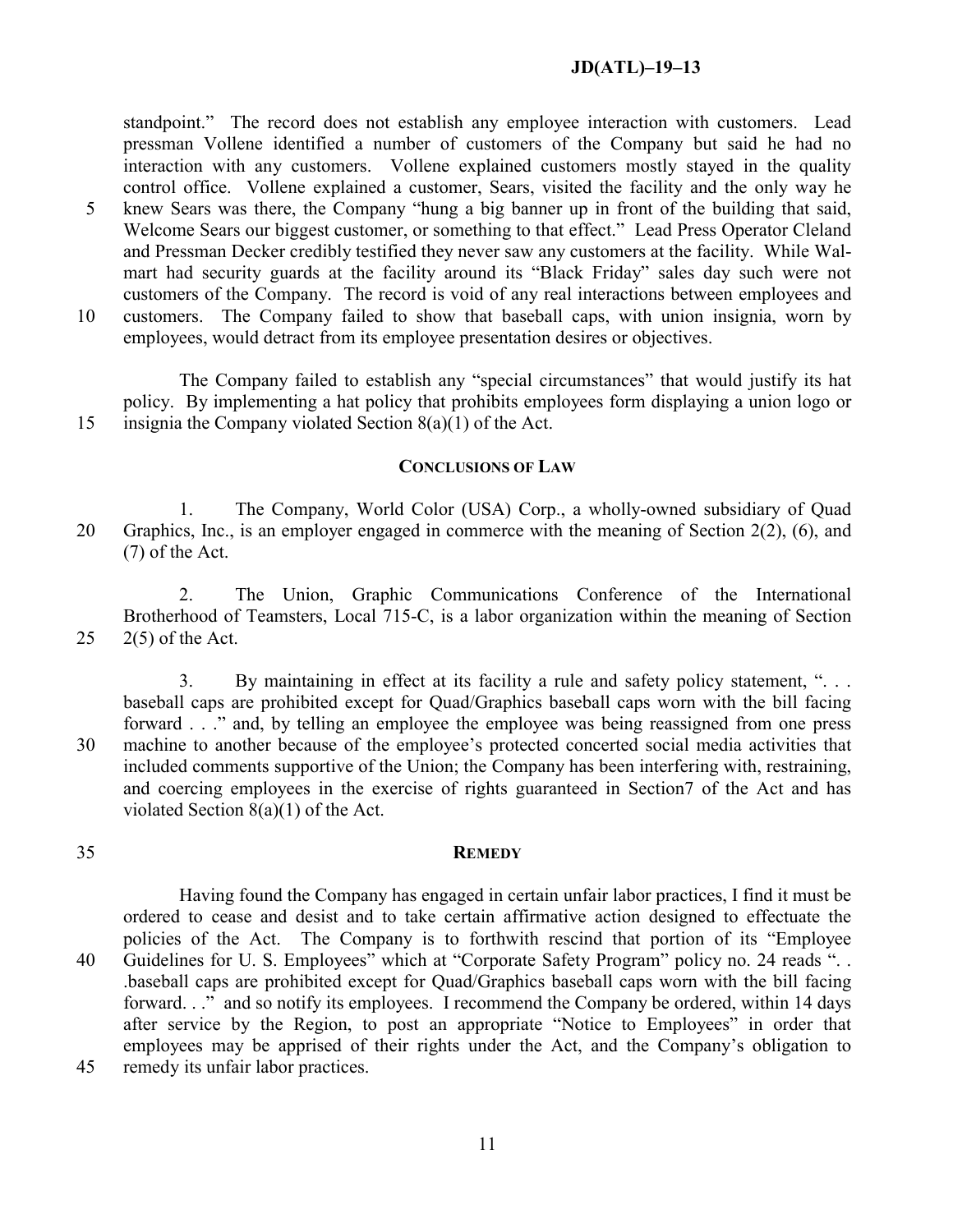On these findings and conclusions of law and on the entire record, I issue the following recommended<sup>[4](#page-11-0)</sup>

| DRDER) |
|--------|
|--------|

The Company, World Color (USA) Corp., a wholly owned subsidiary of Quad Graphics,

5

| Inc., Fernley, Nevada, its officers, agents, successors, and assigns, shall |   |                                                                                                                                                                                                                                                                                                                                                                                                                                                                         |                                                                                                                                                                                                                                                                                                                                                                                               |  |  |
|-----------------------------------------------------------------------------|---|-------------------------------------------------------------------------------------------------------------------------------------------------------------------------------------------------------------------------------------------------------------------------------------------------------------------------------------------------------------------------------------------------------------------------------------------------------------------------|-----------------------------------------------------------------------------------------------------------------------------------------------------------------------------------------------------------------------------------------------------------------------------------------------------------------------------------------------------------------------------------------------|--|--|
|                                                                             |   | 1.                                                                                                                                                                                                                                                                                                                                                                                                                                                                      | Cease and desist from                                                                                                                                                                                                                                                                                                                                                                         |  |  |
| 10                                                                          |   | (a)                                                                                                                                                                                                                                                                                                                                                                                                                                                                     | Maintaining and enforcing a discriminatory rule in its "Employee"<br>Guidelines for U.S. Employees" corporate safety program policy no. 24<br>prohibiting employees from wearing baseball caps except those with the<br>Company's logo and with the bill facing forward.                                                                                                                      |  |  |
| 15                                                                          |   | (b)                                                                                                                                                                                                                                                                                                                                                                                                                                                                     | Telling employees they are being reassigned from one press machine to<br>another because of the employees' protected concerted social media<br>activities that included comments supportive of the Union.                                                                                                                                                                                     |  |  |
| 20                                                                          |   | (c)                                                                                                                                                                                                                                                                                                                                                                                                                                                                     | In any like or related manner interfering with, restraining, or coercing<br>employees in the exercise of the rights guaranteed by Section 7 of the Act.                                                                                                                                                                                                                                       |  |  |
|                                                                             |   |                                                                                                                                                                                                                                                                                                                                                                                                                                                                         | 2. Take the following affirmative action necessary to effectuate the policies of the Act.                                                                                                                                                                                                                                                                                                     |  |  |
| 25                                                                          |   | (a)                                                                                                                                                                                                                                                                                                                                                                                                                                                                     | Rescind the discriminatory rule in "Employee Guidelines for U.S.<br>Employees" corporate safety program policy no. 24 prohibiting employees<br>from wearing baseball caps except those with the Company's logo and the<br>bill facing forward.                                                                                                                                                |  |  |
| 30                                                                          |   | (b)                                                                                                                                                                                                                                                                                                                                                                                                                                                                     | Within 14 days after service by the Region, post at its Fernley, Nevada<br>facility, copies of the notice marked "Appendix." <sup>5</sup> Copies of the notice,<br>on forms provided by the Regional Director for Region 32, after being<br>signed by the Company's authorized representative, shall be posted by the<br>Company and maintained for 60 consecutive days in conspicuous places |  |  |
| 35<br>40                                                                    |   | including all places where notices to employees are customarily posted. In<br>addition to physical posting of paper notices, notices shall be distributed<br>electronically, such as email, posting on an intranet or an internet site, or<br>other electronic means, if the Company customarily communicates with its<br>employees by such means. Reasonable steps shall be taken by the<br>Company to ensure that the notices are not altered, defaced, or covered by |                                                                                                                                                                                                                                                                                                                                                                                               |  |  |
|                                                                             | 4 |                                                                                                                                                                                                                                                                                                                                                                                                                                                                         |                                                                                                                                                                                                                                                                                                                                                                                               |  |  |
|                                                                             |   |                                                                                                                                                                                                                                                                                                                                                                                                                                                                         | If no exceptions are filed as provided by Sec. 102.46 of the Board's Rules and Regulations, the findings,<br>conclusions, and recommended Order shall, as provided in Sec. 102.48 of the Rules, be adopted by the<br>Board and all objections to them shall be deemed waived for all purposes.                                                                                                |  |  |
|                                                                             | 5 |                                                                                                                                                                                                                                                                                                                                                                                                                                                                         | If this Order is enforced by a judgment of a United States court of appeals, the words in the notice reading<br>"Posted by Order of the National Labor Relations Board" shall read "Posted Pursuant to a Judoment the                                                                                                                                                                         |  |  |

<span id="page-11-1"></span><span id="page-11-0"></span>"Posted by Order of the National Labor Relations Board" shall read "Posted Pursuant to a Judgment the United States Court of Appeals Enforcing an Order of the National Labor Relations Board."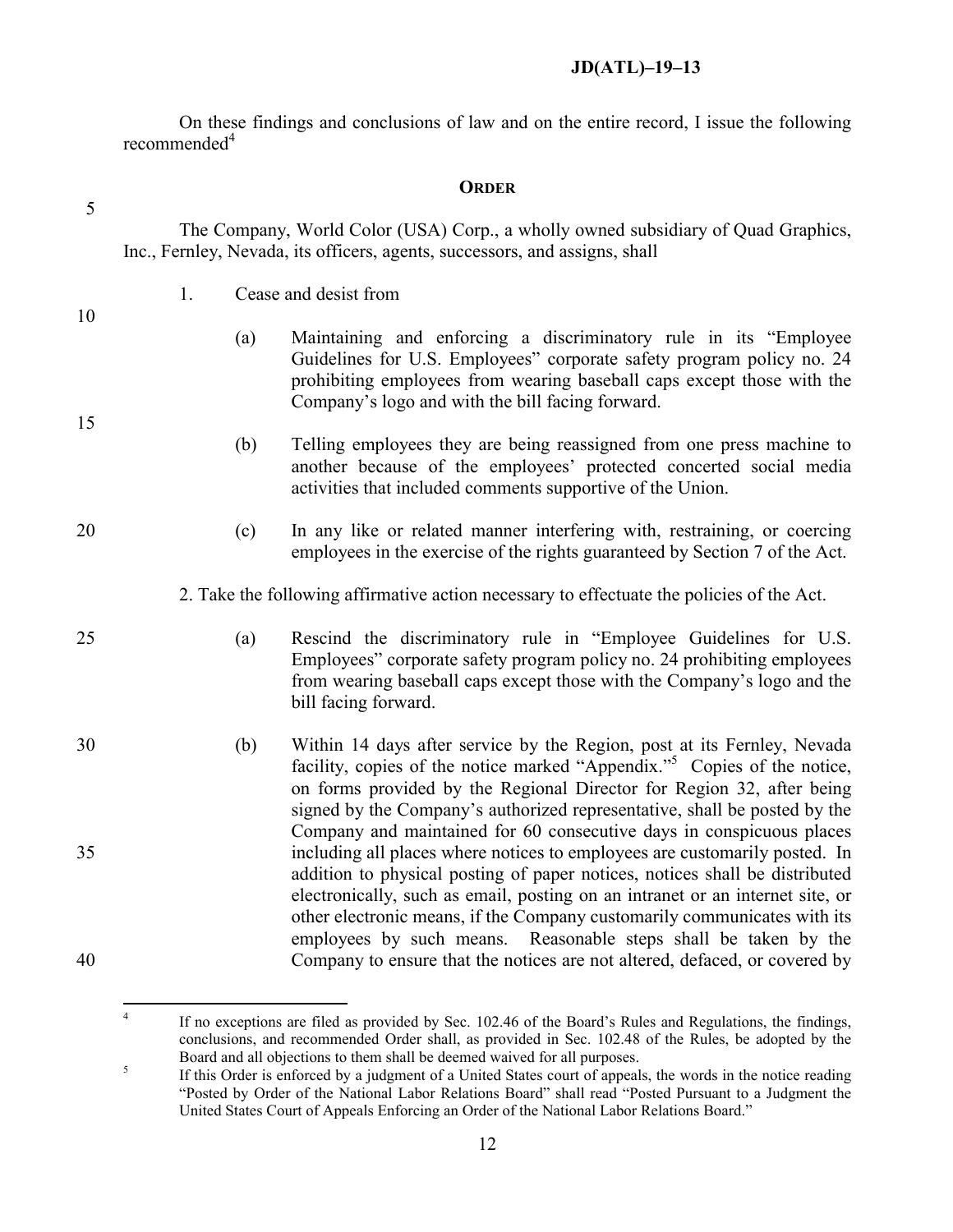any other material. In the event that, during the pendency of these proceedings, the Company has gone out of business or closed the facility involved in these proceedings, the Company shall duplicate and mail, at its own expense, a copy of the notice to all current employees and former 5 employees employed by the Company at any time since February 18, 2012.

Dated at Washington, D.C. July 31, 2013

10

**William Nelson Cates** 15 **Administrative Law Judge**

**\_\_\_\_\_\_\_\_\_\_\_\_\_\_\_\_\_\_\_\_\_\_\_\_\_\_\_\_\_\_\_\_\_\_**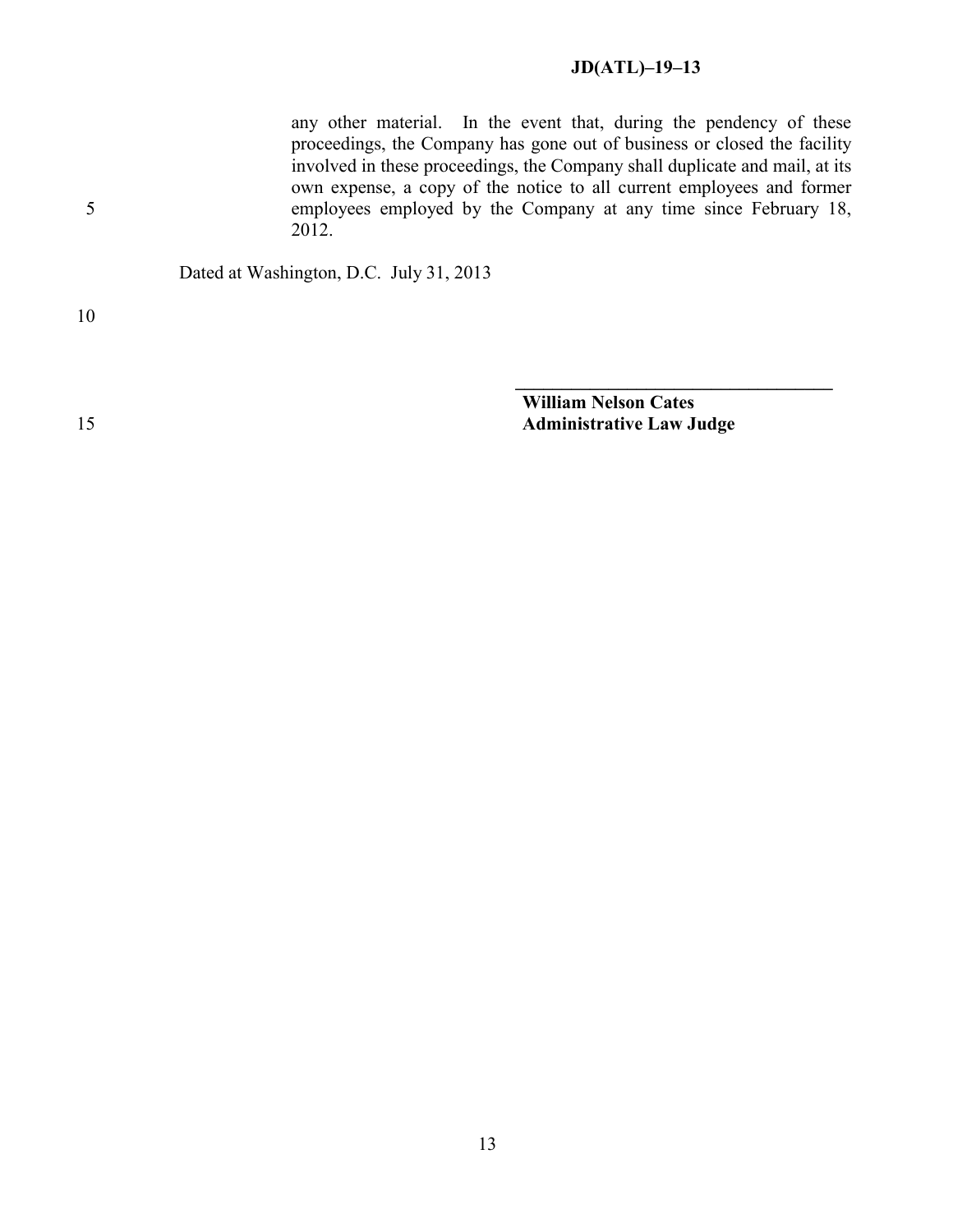#### **APPENDIX**

## **NOTICE TO EMPLOYEES POSTED BY ORDER OF THE NATIONAL LABOR RELATIONS BOARD An Agency of the United States Government**

The National Labor Relations Board has found that we violated Federal labor law and has ordered us to post and obey this notice.

#### **FEDERAL LAW GIVES YOU THE RIGHT TO**

Form, join, or assist a union Choose representatives to bargain with us on your behalf Act together with other employees for your benefit and protection Choose not to engage in any of these protected activities.

**WE WILL NOT** do anything to prevent you from exercising the above rights

**WE WILL NOT** maintain and/or enforce the discriminatory rule in our "Employee Guidelines for U.S. Employees" corporate safety program policy no. 24 prohibiting our employees from wearing baseball caps except those with the Company's logo on it with the bill facing forward.

**WE WILL NOT** tell our employees they are being reassigned from one press machine to another because of their protected social media activities including comments supportive of the Union.

**WE WILL NOT** in any like or related manner interfere with, restrain, or coerce you in the exercise of the rights guaranteed you by Section 7 of the Act.

**WE WILL** rescind the discriminatory rule in our "Employee Guidelines for U.S. Employees" corporate safety program policy no. 24 prohibiting our employees from wearing any baseball caps except those with the Company's logo on it with the bill facing forward and **WE WILL** provide you with written notification that this rule has been rescinded. **ALL OUR EMPLOYEES** are free to become or remain, or refrain from becoming or remaining, members of any labor organization.

# **WORLD COLOR (USA) CORP., A WHOLLY-OWNED SUBSIDIARY OF QUAD GRAPHICS, INC. (Employer) Dated: \_\_\_\_\_\_\_\_\_\_\_\_\_\_\_\_\_ By \_\_\_\_\_\_\_\_\_\_\_\_\_\_\_\_\_\_\_\_\_\_\_\_\_\_\_\_\_\_\_\_\_\_\_\_\_\_\_\_\_\_ (Representative) (Title)**

The National Labor Relations Board is an independent Federal agency created in 1935 to enforce the National Labor Relations Act. It conducts secret-ballot elections to determine whether employees want union representation and it